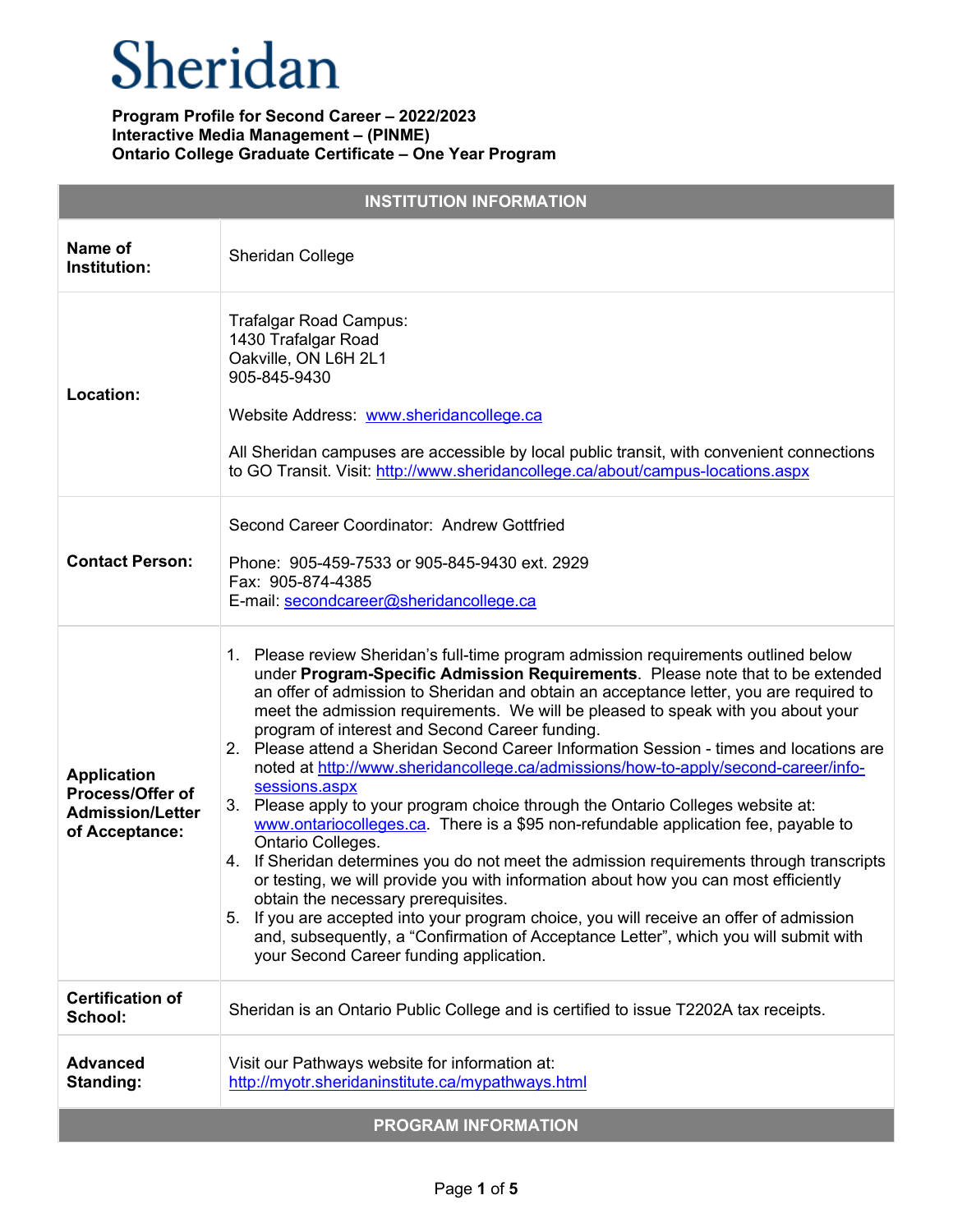| Program<br><b>Name/Credential:</b>                                                                          | Interactive Media Management<br>Ontario College Graduate Certificate                                                                                                                                                                                                                                                                                                                                                                                                                                                         |
|-------------------------------------------------------------------------------------------------------------|------------------------------------------------------------------------------------------------------------------------------------------------------------------------------------------------------------------------------------------------------------------------------------------------------------------------------------------------------------------------------------------------------------------------------------------------------------------------------------------------------------------------------|
| <b>Program-Specific</b><br><b>Admission</b><br><b>Requirements:</b>                                         | https://www.sheridancollege.ca/programs/interactive-media-management#tab=admission-<br>requirements                                                                                                                                                                                                                                                                                                                                                                                                                          |
| <b>Program Offered</b><br><b>SEPTEMBER 2022</b><br><b>Start/End dates by</b><br>semester                    | Jan. 9, 2023<br>Sept. 6, 2022<br>1<br>$\overline{2}$<br>To<br>To<br>Dec. 16, 2022<br>Apr. 21, 2023                                                                                                                                                                                                                                                                                                                                                                                                                           |
| Program Length/<br><b>Hours/Weeks:</b>                                                                      | This is a 1 year full time program: 2 semesters of 15 weeks each with 1 reading (break)<br>week.<br>Hours per week: 19 (daytime hours between 8:00 a.m. and 6:00 p.m., Monday to Friday;<br>however, please note that in some cases courses may run until 10:00 p.m.)<br>Programs starting in September have a holiday break of approximately 3 weeks.<br>Students will be notified about their class schedule prior to the beginning of each<br>semester.                                                                   |
| <b>Class Size:</b>                                                                                          | Approximately 35                                                                                                                                                                                                                                                                                                                                                                                                                                                                                                             |
| <b>Course Outline:</b>                                                                                      | https://www.sheridancollege.ca/programs/courses/course-outline-search                                                                                                                                                                                                                                                                                                                                                                                                                                                        |
| <b>Registration Fee:</b><br>(applicable at time<br>of publication -<br>subject to change<br>without notice) | The \$95 non-refundable application processing fee paid to Ontario Colleges covers<br>application processing for one application cycle.                                                                                                                                                                                                                                                                                                                                                                                      |
| <b>Annual Tuition:</b><br>(applicable at time<br>of publication -<br>subject to change<br>without notice)   | https://www.sheridancollege.ca/programs/interactive-media-management#tab=fees-and-<br>financial-aid<br>Tuition fees are regulated by the Ministry of Advanced Education and Skills Development<br>and a change could be made by action of the Ontario Government.<br>As the Fee Guide is prepared in advance, Sheridan reserves the right to make changes<br>due to errors and omissions. Additional fees will apply for some programs with a modified<br>curriculum. All information provided is current as of publication. |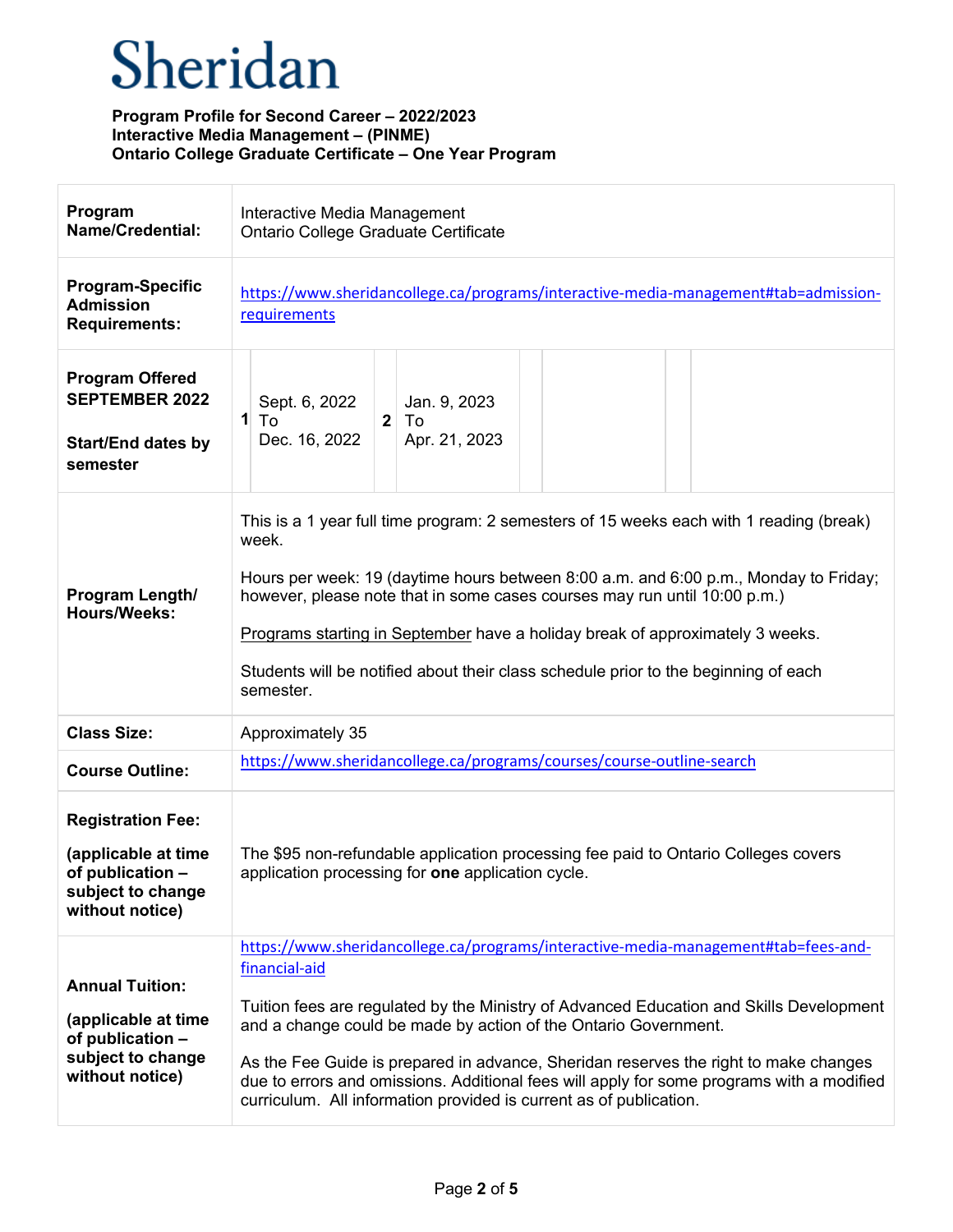| Parking:<br>(applicable at time<br>of publication -<br>subject to change<br>without notice)           | https://epark.sheridancollege.ca/                                                                                                                                                                                                                                                                                                                                                                                                                                                                                                                                                                                                                                                                                                                                                                                   |
|-------------------------------------------------------------------------------------------------------|---------------------------------------------------------------------------------------------------------------------------------------------------------------------------------------------------------------------------------------------------------------------------------------------------------------------------------------------------------------------------------------------------------------------------------------------------------------------------------------------------------------------------------------------------------------------------------------------------------------------------------------------------------------------------------------------------------------------------------------------------------------------------------------------------------------------|
| <b>Book Costs:</b><br>(applicable at time<br>of publication -<br>subject to change<br>without notice) | Approximately \$400.00 per semester - 5% tax included                                                                                                                                                                                                                                                                                                                                                                                                                                                                                                                                                                                                                                                                                                                                                               |
| <b>Other Costs:</b>                                                                                   | Locker Fee - \$15 for one semester, \$25 for two semesters, and \$35 for one academic<br>year (September – August). All students must provide their own lock. Payment will be by<br>debit or credit card only.<br>Please note ALL COSTS are approximate and subject to change without notice.                                                                                                                                                                                                                                                                                                                                                                                                                                                                                                                       |
| <b>Payment Policy for</b><br><b>Second Career:</b>                                                    | Please refer to your Fees Invoice for tuition deadlines as dates vary depending on when<br>you accept an offer.                                                                                                                                                                                                                                                                                                                                                                                                                                                                                                                                                                                                                                                                                                     |
| <b>Withdrawal/Refund</b><br><b>Policy</b>                                                             | Students must officially withdraw from Sheridan post-secondary programs via the<br>"Application for Term or Complete Program Withdrawal" form by the 10 <sup>th</sup> day of<br>scheduled classes<br>All fees are subject to a \$500 non-refundable registration charge, in accordance with<br>policy set by the Ministry of Advanced Education and Skills Development.<br>Any refund, less the non-refundable registration charge, will be refunded to the student in<br>the form of a cheque. Students who pay for two or more terms in advance will receive a<br>full refund of second semester fees providing the withdrawal is received prior to the fee<br>payment deadline date of the subsequent term.<br>Please note: As a Second Career-funded student, all refunds are to be returned to your<br>funder. |
| <b>Your Second Career</b><br>and Career<br><b>Opportunities:</b>                                      | https://www.sheridancollege.ca/programs/interactive-media-management#tab=careers                                                                                                                                                                                                                                                                                                                                                                                                                                                                                                                                                                                                                                                                                                                                    |
| <b>Method of</b><br>Instruction:                                                                      | Courses are instructor-led. Students will engage in a variety of applied learning and<br>experiential activities and will complete projects.                                                                                                                                                                                                                                                                                                                                                                                                                                                                                                                                                                                                                                                                        |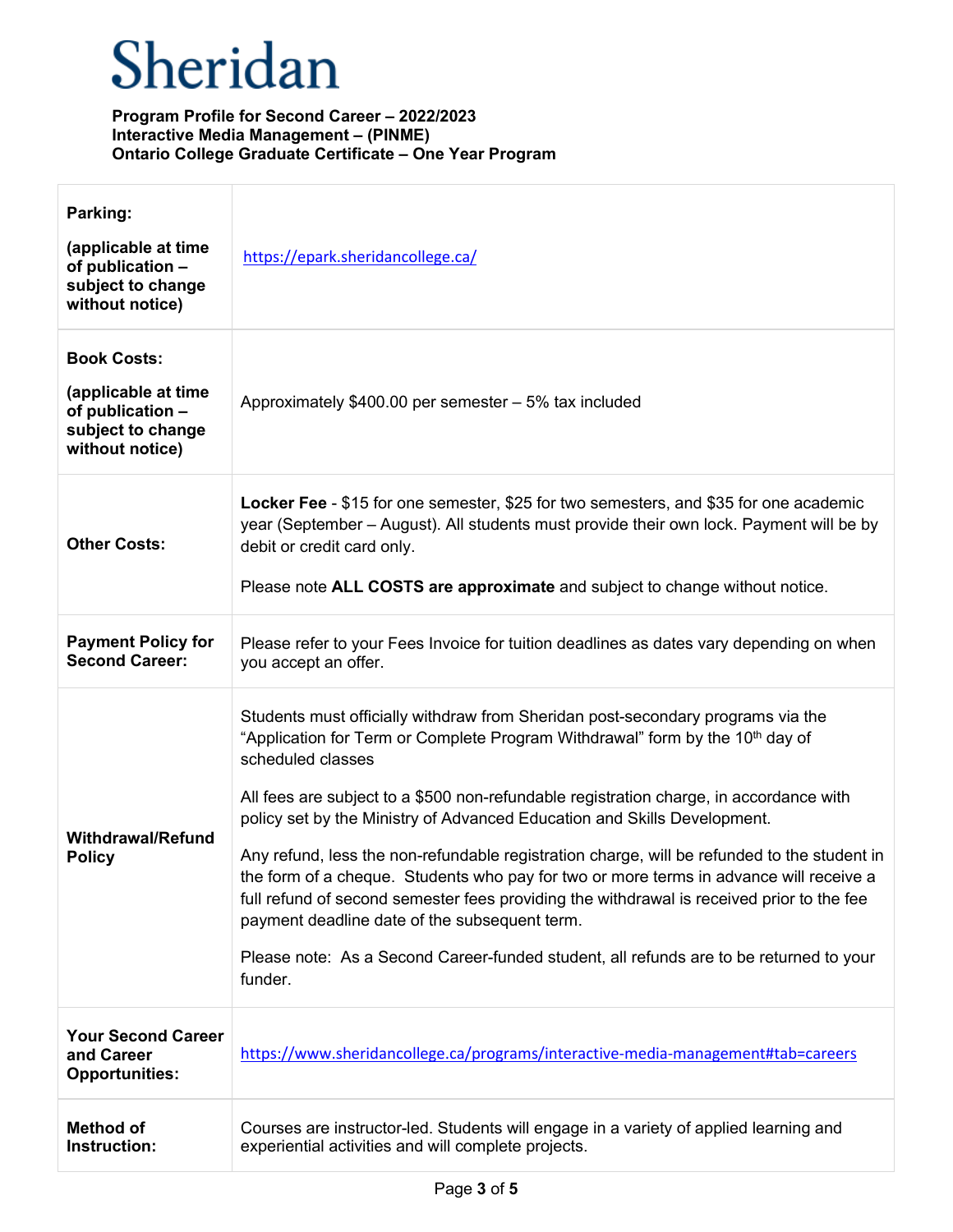| <b>Equipment</b><br><b>Availability:</b>                                | Students will have access to computers in open access computer labs.                                                                                                                                                                                                                                                                                                                                                                                                                                                                                                                                                    |
|-------------------------------------------------------------------------|-------------------------------------------------------------------------------------------------------------------------------------------------------------------------------------------------------------------------------------------------------------------------------------------------------------------------------------------------------------------------------------------------------------------------------------------------------------------------------------------------------------------------------------------------------------------------------------------------------------------------|
| <b>Instructor</b><br><b>Qualifications:</b>                             | Our faculty is hired based on a combination of industry experience and academic<br>qualifications. Most full-time faculty have relevant Master's degrees and/or professional<br>certifications where applicable.<br>Our faculty is provided with opportunities to engage in professional development to<br>ensure currency in their field and proficiency in teaching adults.                                                                                                                                                                                                                                           |
| <b>Curriculum Design:</b>                                               | All programs are designed and kept up to date with input from Program Advisory<br>Committees which include representation from employers and industry organizations.<br>The Centre for Teaching and Learning at Sheridan oversees the design of new programs<br>and courses and maintains a schedule of program review to keep programs up to date.                                                                                                                                                                                                                                                                     |
| <b>Evaluation of</b><br>Instructors,<br><b>Courses and</b><br>Programs: | Students have the opportunity to complete a formal evaluation of the course and<br>instructor at the end of each course.<br>In addition, students can participate in the Student Satisfaction Survey to evaluate their<br>program.<br>Public colleges must survey students, graduates and employers as mandated by the<br>Ministry of Advanced Education and Skills Development to obtain information on Key<br>Performance Indicators (KPIs). Please visit:<br>http://www.sheridancollege.ca/about/administration-and-governance/kpi                                                                                   |
| <b>Physical Facilities:</b>                                             | Sheridan classrooms and campus facilities are accessible and are designed to support a<br>wide range of applied learning activities. Classrooms and labs are equipped with modern<br>technology, including digital AV teaching and learning aids. Our Trafalgar, Davis and<br>Hazel McCallion campuses have physical fitness facilities, full-service cafeterias, modern<br>learning resource centres and vibrant student centres which contribute to supporting<br>student learning and life. Each campus has attractive grounds that provide a relaxing<br>counterpoint to the hustle and bustle of student activity. |
| <b>Additional Supports</b><br>and Resources:                            | As a public college, Sheridan is able to offer a full range of student services and<br>supports. Please review our services by visiting:<br>https://www.sheridancollege.ca/student-life/student-services                                                                                                                                                                                                                                                                                                                                                                                                                |